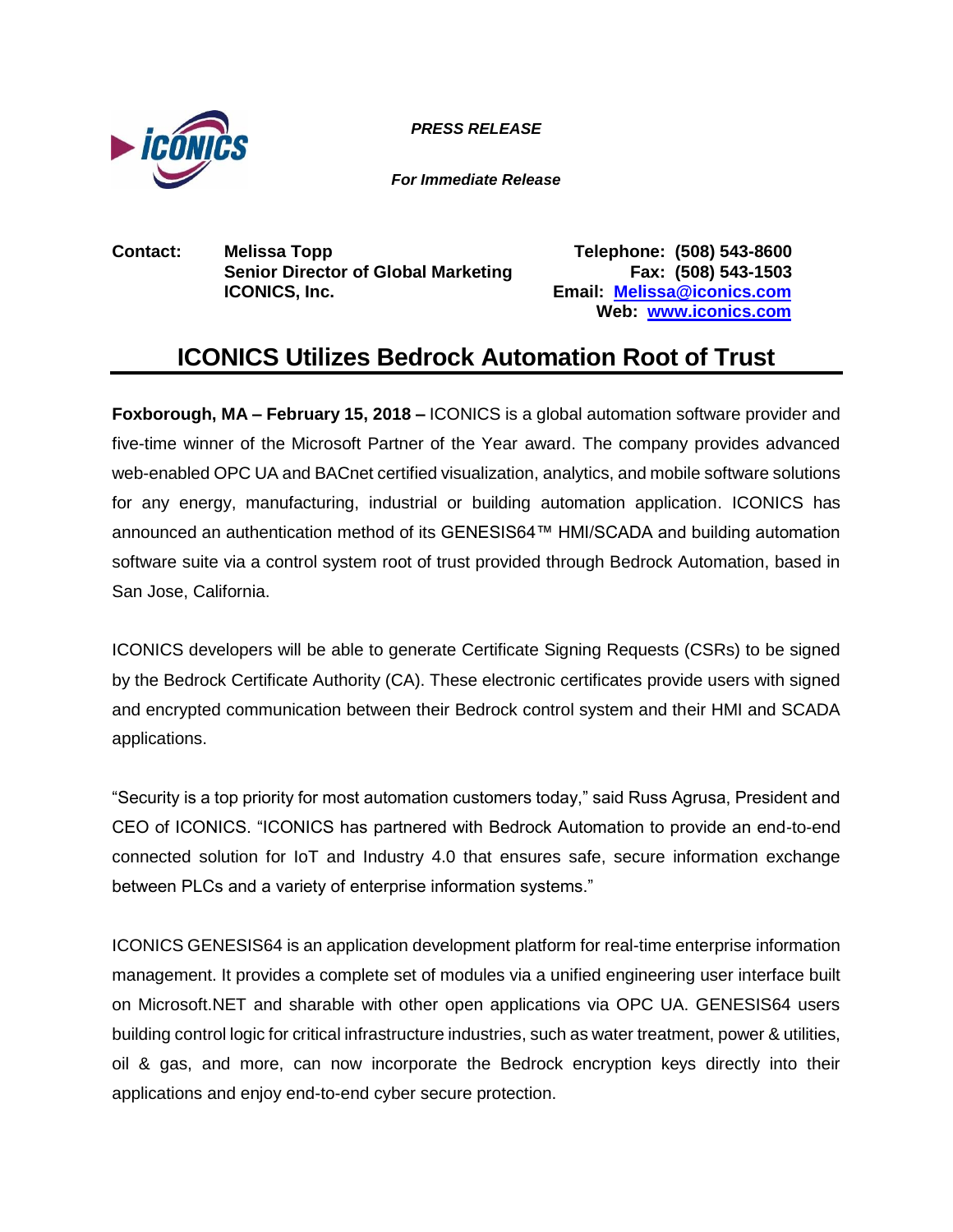In a typical protected architecture, an end user might deploy a Bedrock OSA as a PLC to control field devices such as pumps, valves and sensors. An ICONICS end user requiring secure data exchange with the controller would request a certificate from the Bedrock CA. After verifying identity, the Bedrock CA provides a certificate that allows the ICONICS application to access data from the Bedrock PLC. This also provides a root of trust against which the developer can secure communications between ICONICS servers, as well as with web and mobile communications.

"Once this open, yet secure, relationship is established," said Albert Rooyakkers, said CEO and Founder of Bedrock Automation, "developers can enable exchange of production data with the SCADA system for supervisory and management improvements, and can impact control functions based on management information. Penetrating it would require decrypting multiple codes across multiple layers, which could take many years. ICONICS can now offer this level of protection to their end users, at no cost about the control system itself."

Bedrock enables cyber security by starting with a secure supply chain, using verified electronic circuits it builds itself. It then draws on the power and flexibility of public key infrastructure (PKI) and Transport Layer Security (TLS) technologies that is similar to what is used to secure online financial transactions and critical military and aerospace controls.

## **About Bedrock Automation**

Bedrock Automation, based in San Jose, California, is the maker of Bedrock, the world's most powerful and cyber secure automation platform. This Silicon Valley company has assembled the latest technologies and talents from both the automation and semiconductor industries to build an unprecedented automation solution for industrial control based on three prime directives: simplicity, scalability and security. The result is a system with a revolutionary electromagnetic backplane architecture and deeply embedded [ICS cyber security,](http://www.bedrockautomation.com/) which delivers the highest levels of system performance, industrial cyber security and reliability at the lowest cost of ownership.

For more information, contact Bedrock Automation at +1-781-821-0280, send email to [info@bedrockautomation.com](mailto:info@bedrockautomation.com) or visit [www.bedrockautomation.com.](http://www.bedrockautomation.com/)